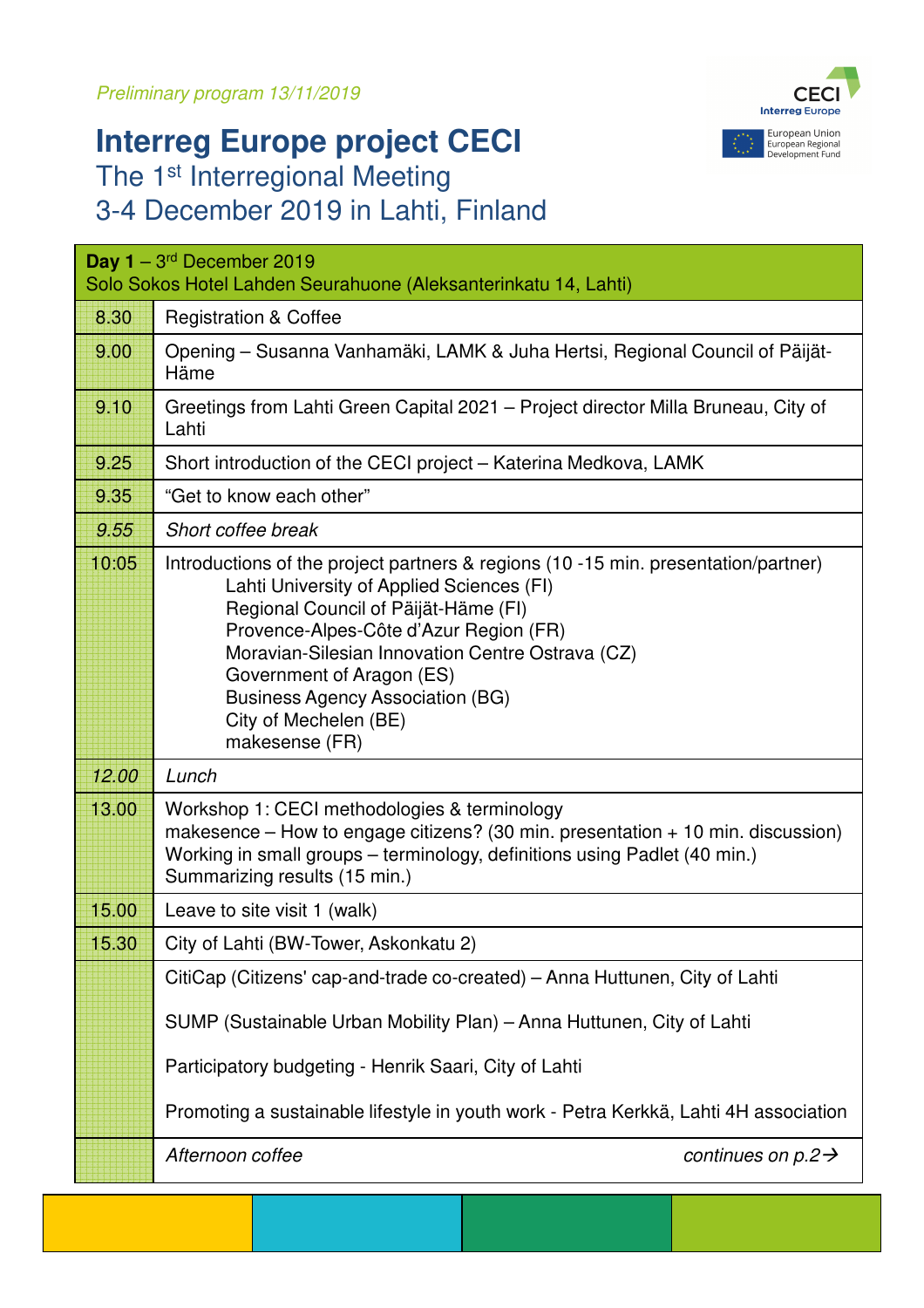Preliminary program 13/11/2019

## **Interreg Europe project CECI**



The 1<sup>st</sup> Interregional Meeting 3-4 December 2019 in Lahti, Finland

| <b>Day 1</b> – $3^{rd}$ December 2019<br>Solo Sokos Hotel Lahden Seurahuone (Aleksanterinkatu 14, Lahti) |                                                                                                  |  |
|----------------------------------------------------------------------------------------------------------|--------------------------------------------------------------------------------------------------|--|
| 16.30                                                                                                    | Leave to the site visit 2 (walk)                                                                 |  |
| 17.00                                                                                                    | Guided tour by foot in the Anttilanmäki district, Silja Kostia, LAMK                             |  |
|                                                                                                          | Circular economy action plan of Anttilanmäki-Kittelä citizen association – Silja<br>Kostia, LAMK |  |
| 18.00                                                                                                    | Dinner at Svenska Gården school in Anttilanmäki (Leantie 2A) & Closing the day 1                 |  |

continues on  $p.3 \rightarrow$